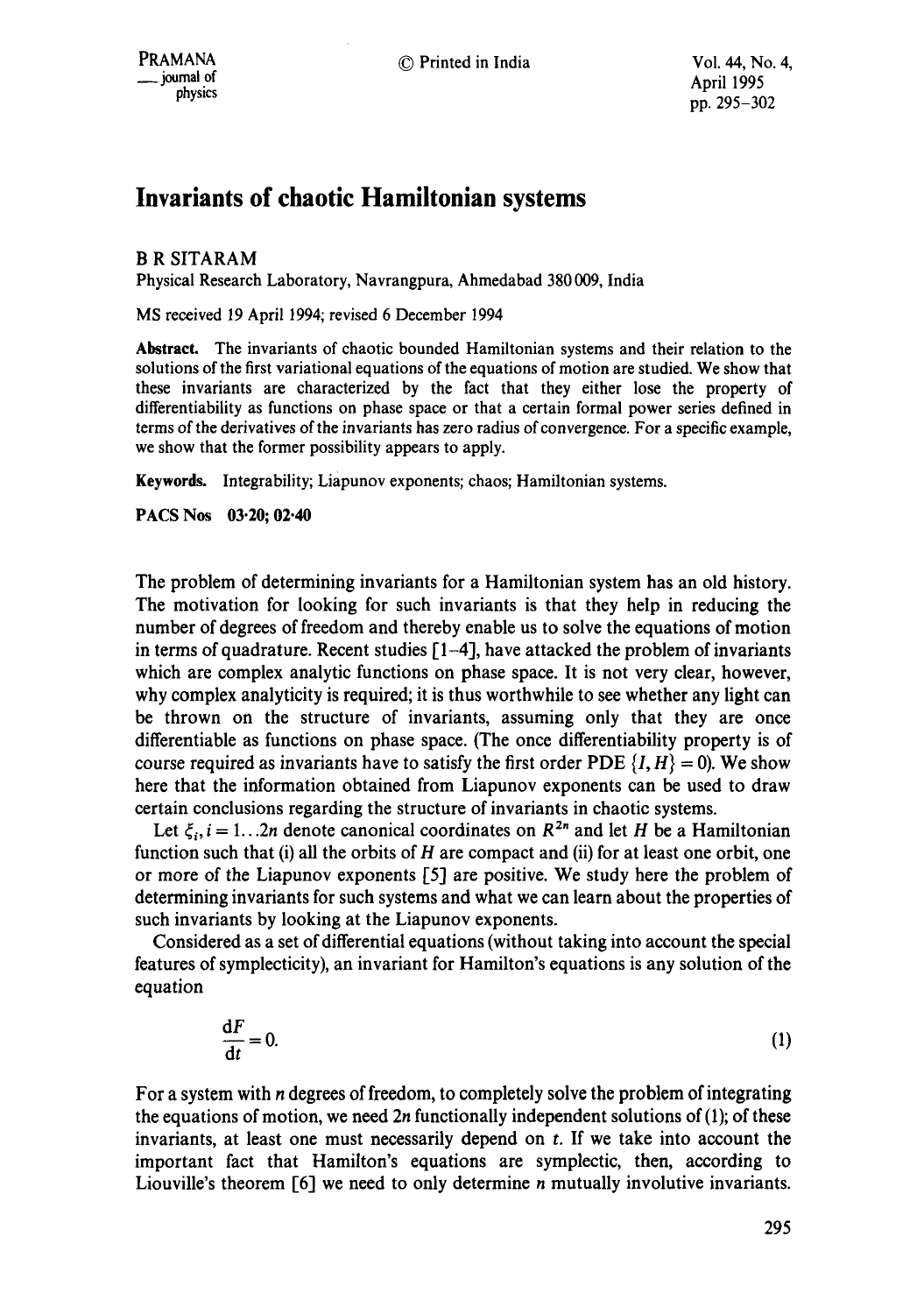(Usually, Liouville's theorem is stated in the form that *n time independent* mutually involutive invariants are required, which therefore satisfy the equation

$$
\{F,H\}=0.\tag{2}
$$

However, by extending phase space to include t and a conjugate variable  $T$ , and redefining H by  $H + T$ , we get an equivalent dynamical system and Liouville's theorem in the form usually stated applies.) In such a case, Liouville's theorem allows us to construct the remaining n invariants in a step by step manner. The converse of Liouville's theorem is also true in  $R^{2n}$ : given  $2n$  independent solutions of (1), Darboux's theorem [7] allows us to choose a subset whose elements are mutually involutive.

It is easy to see that the existence of an invariant implies the existence of an exact solution of the first variational equations (the Liapunov equations). To see this, consider Hamilton's equations,

$$
\frac{d\xi_i}{dt} = \omega_{ij} \frac{\partial H}{\partial \xi_j} \equiv \omega_{ij} H_j,
$$
\n(3)

where  $\omega$  is the Poisson bracket matrix. The first variational equations, whose solutions provide the Liapunov exponents, are given by,

$$
\frac{d\eta_i}{dt} = \omega_{ij} H_{jk} \eta_k. \tag{4}
$$

While solving these equations, we choose a specific solution  $\xi_i(t)$  of Hamilton's equations, insert it into the rhs of (4) and determine  $\eta_i(t)$ ; obviously, the solution so obtained will depend on the choice of orbit. Alternatively, we can look at (4) as the equations along the characteristic of the partial differential equations,

$$
\frac{\partial \eta_i}{\partial t} + \omega_{jk} \frac{\partial \eta_i}{\partial \xi_j} H_k = \omega_{ij} H_{jk} \eta_k,
$$
\n(5)

where, we consider  $\eta$  as a function of  $\xi$  and t. Knowing a solution of (4) for every orbit and for a suitable choice of initial conditions for  $\eta$  is equivalent to solving (5).

Now, let  $F$  be a solution of (1) and define

$$
\eta_i = \omega_{ij} \frac{\partial F}{\partial \xi_j}.
$$
\n(6)

A simple substitution of this in the Liapunov equation shows that the equation is indeed valid. If F satisfies (i) F is  $C^{\infty}$  as a function on phase space (ii) the formal series,

$$
\sum_{n=0}^{n=\infty} \varepsilon^n Ad_F^{(n)}(\xi, t),\tag{7}
$$

where

$$
Ad_F^{(n)}(\xi, t) = \{F, Ad_F^{(n-1)}(\xi, t)\}, Ad_F^{(1)}(\xi, t) = \{F, \xi\},\tag{8}
$$

converges in some circle in the complex  $\varepsilon$  plane around  $\varepsilon = 0$  for all  $\xi$ , then F defines a canonical transformation for each sufficiently small e. This transformation has the property that it is compact; hence the corresponding Liapunov exponent is 0.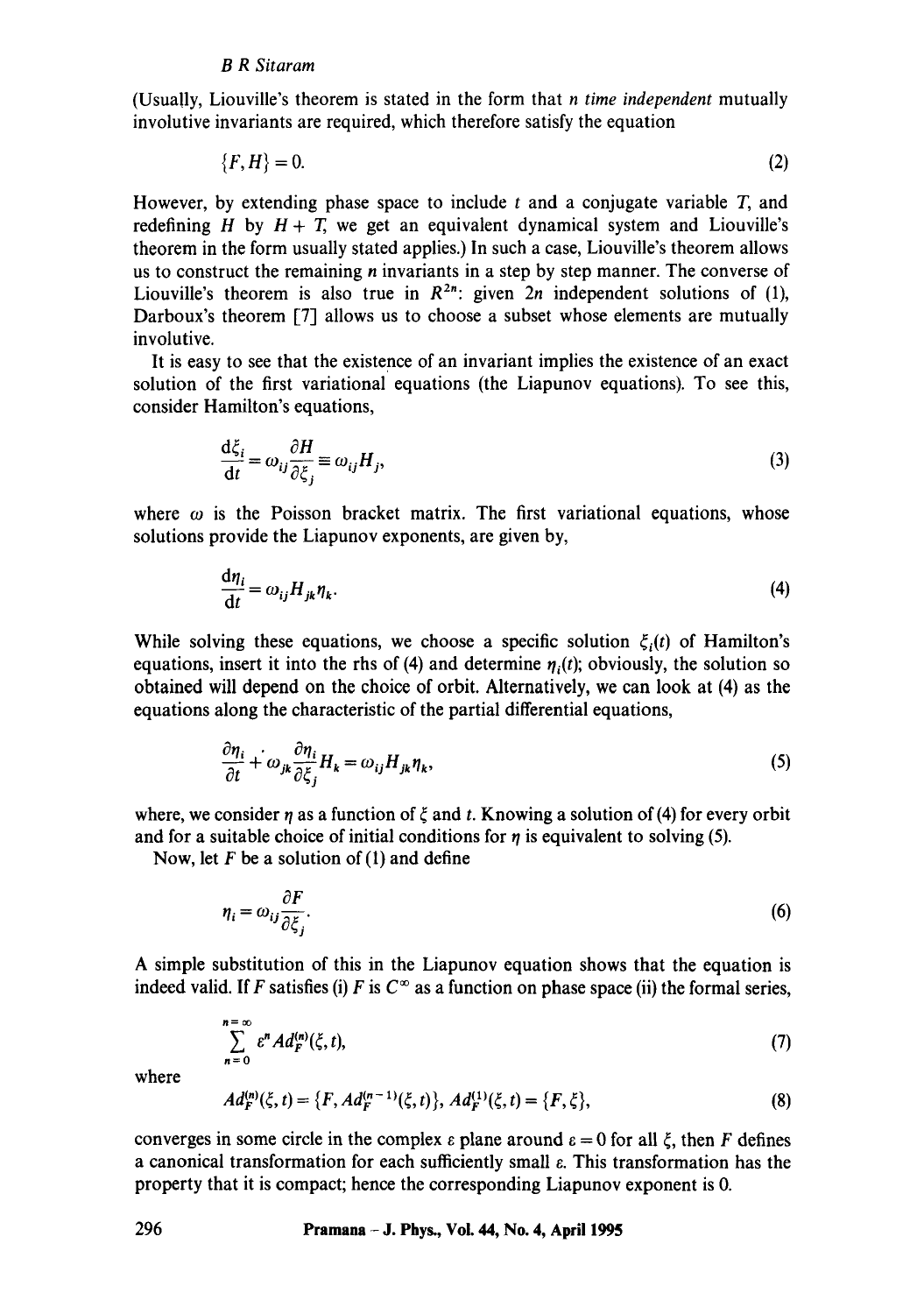

**Figures la and** lb. Plot of F versus x and *px* for the Hamiltonian given by (13), with  $y = 0$  and  $E = 1$ , for times  $t = 5$  and 10 respectively. The parameter A has been chosen as  $-2$  corresponding to the chaotic regime.

The converse of the relationship between invariants and solutions of the Liapunov equations is also true: Given a solution  $\eta_i(\xi, t)$ , we can construct an invariant function  $F(\xi, t)$  by

$$
\frac{\partial F}{\partial \xi_i} = \Omega_{ij} \eta_j, \quad \frac{\partial F}{\partial t} = H_j \eta_j,
$$
\n(9)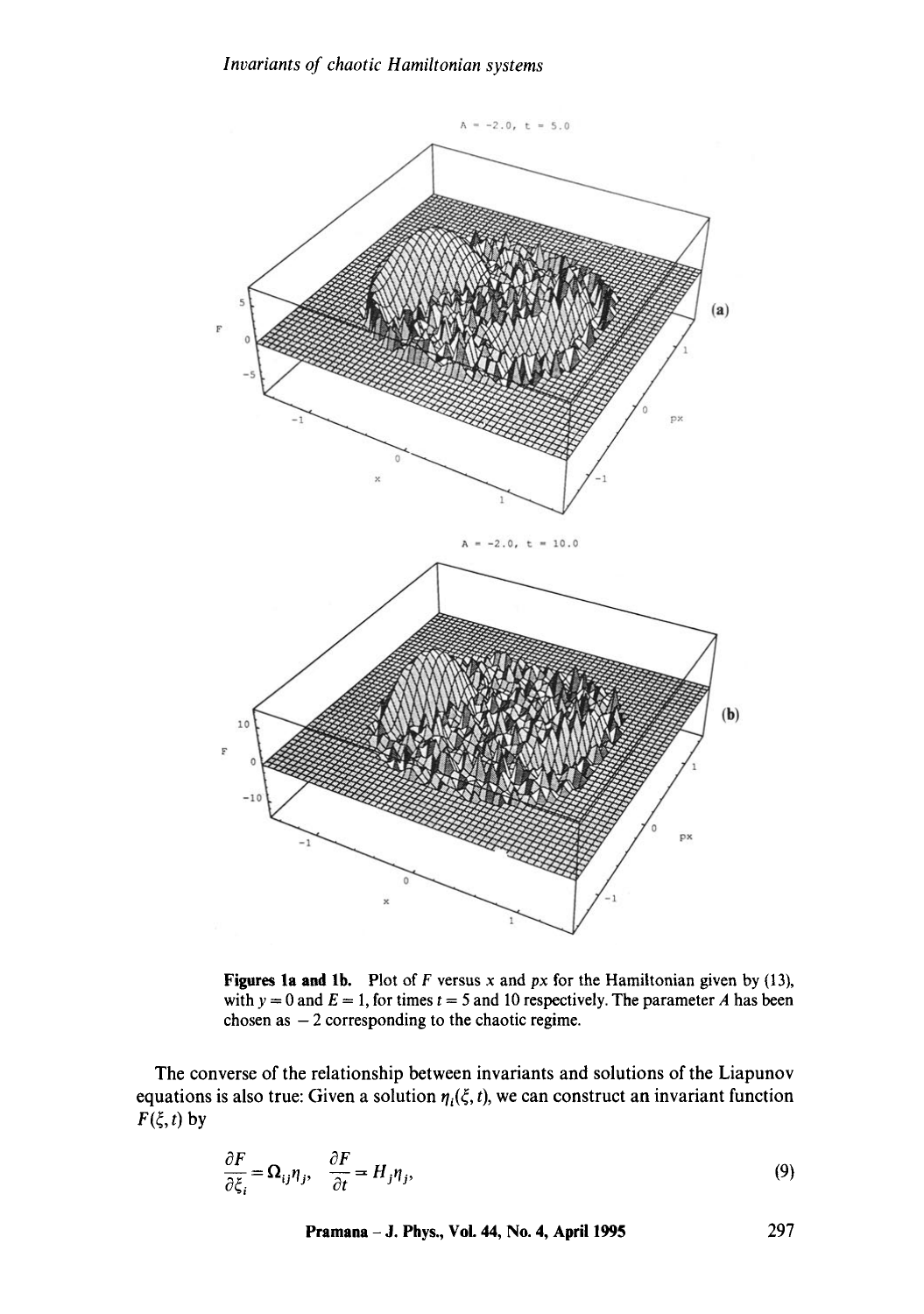*B R Sitaram* 



**Figures 2a and 2b.** Same as figures 1a and 1b, with  $A = 0$  (integrable case).

where  $\Omega$  is the inverse matrix of  $\omega$ . By construction, F is invariant, i.e., it satisfies (1). This construction is possible, provided the matrix  $C_{ab}$  defined by

$$
C_{ab} = \Omega_{aj} \frac{\partial \eta_j}{\partial \xi_b} - \Omega_{bj} \frac{\partial \eta_j}{\partial \xi_a}
$$
 (10)

vanishes. This condition is satisfied, provided  $C_{ab}$ , which is a function of  $\xi$  and t

**298 Pramana - J. Phys., Vol. 44, No. 4, April 1995**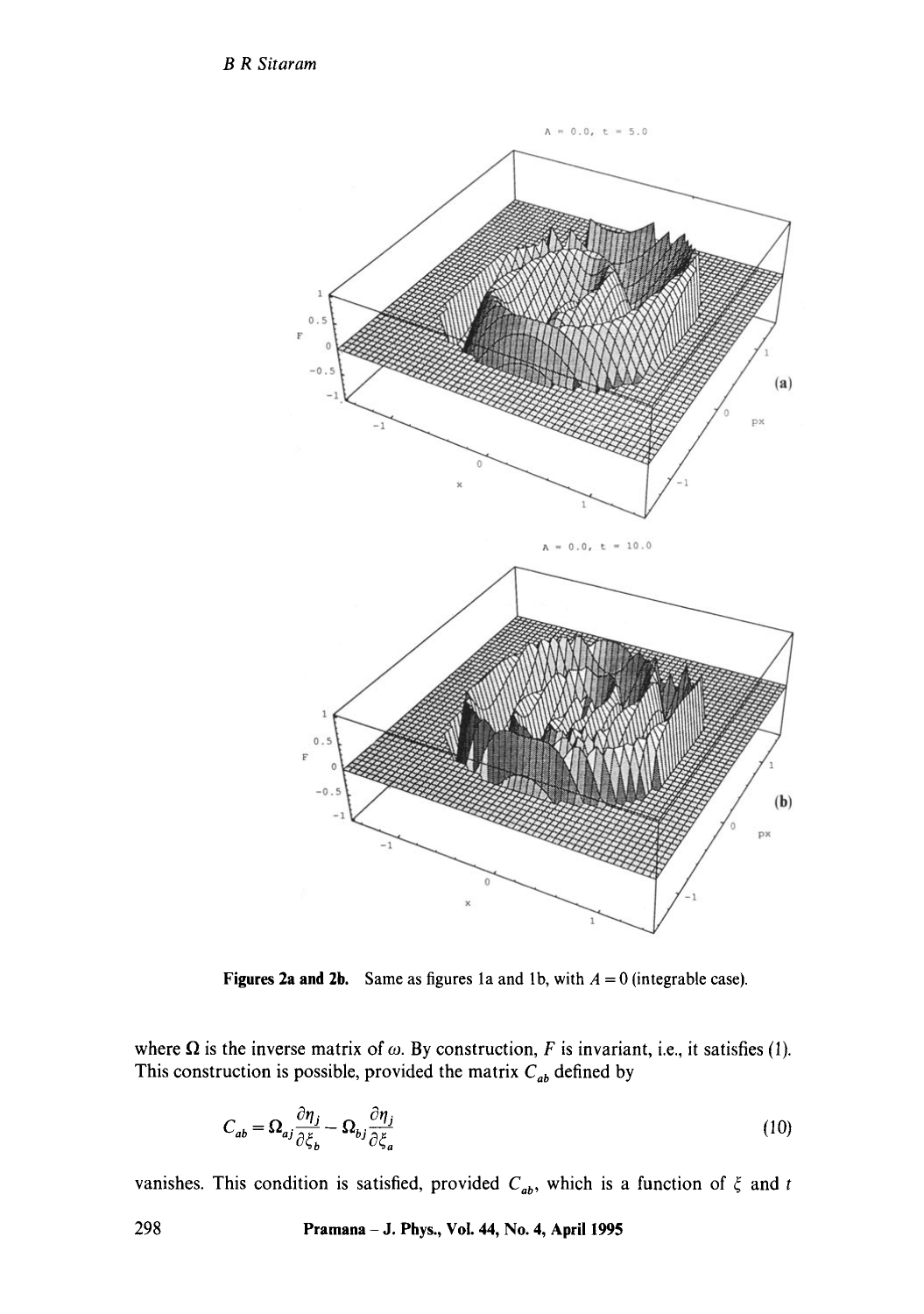

Figures 3a and 3b. Same as figures 1a and 1b, with  $A = 2$  (integrable case).

vanishes for  $t = 0$ , as the evolution equation for C is given by

$$
\frac{\mathrm{d}C_{ab}}{\mathrm{d}t} = C_{aj}H_{jb} - C_{bj}H_{ja}.\tag{11}
$$

We thus conclude that every solution of the Liapunov equations leads to an invariant, provided the initial conditions are chosen suitably. This can always be

**Pramana -** J. Phys., Vol. 44, No. 4, April 1995 299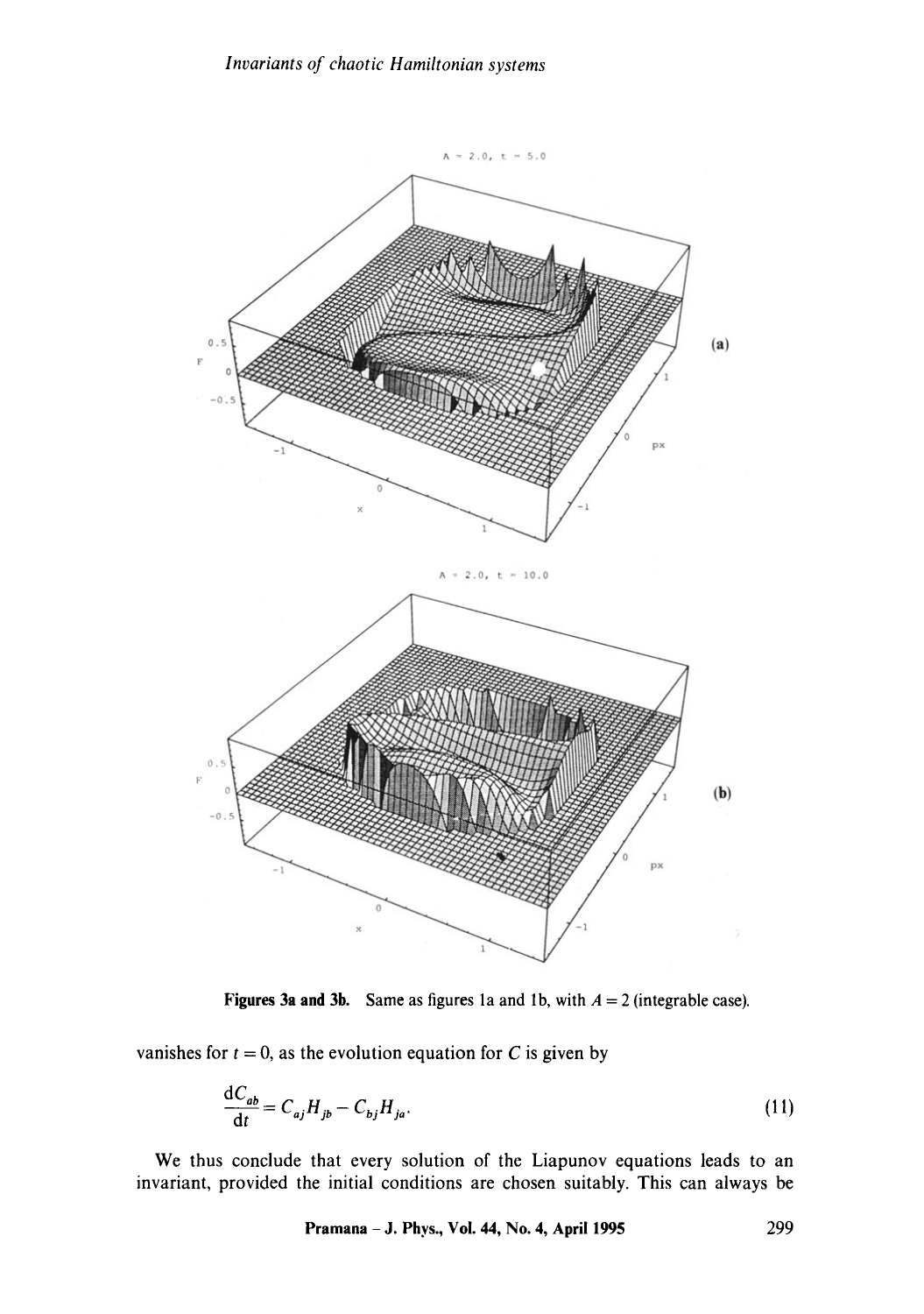*B R Sitaram* 



Figures 4a and 4b. Same as figures 1a and 1b, with  $A = 4$  (nonintegrable case).

done; e.g., if the  $\xi$  are cartesian coordinates on phase space, a convenient choice is  $\eta_i(\xi, t = 0) = \delta_{ij}$  for fixed j, which corresponds to the initial condition  $F(\xi, t = 0) =$  $\Omega_{ik}\delta_{kj}$ . Since the Liapunov equations are linear, if the initial conditions are chosen to be linearly independent, so are the solutions for all time. But, *linear* independence of the solutions of the Liapunov equations in fact corresponds to *functional*  independence of the invariants. Thus, this completes the construction of the  $F$ 's,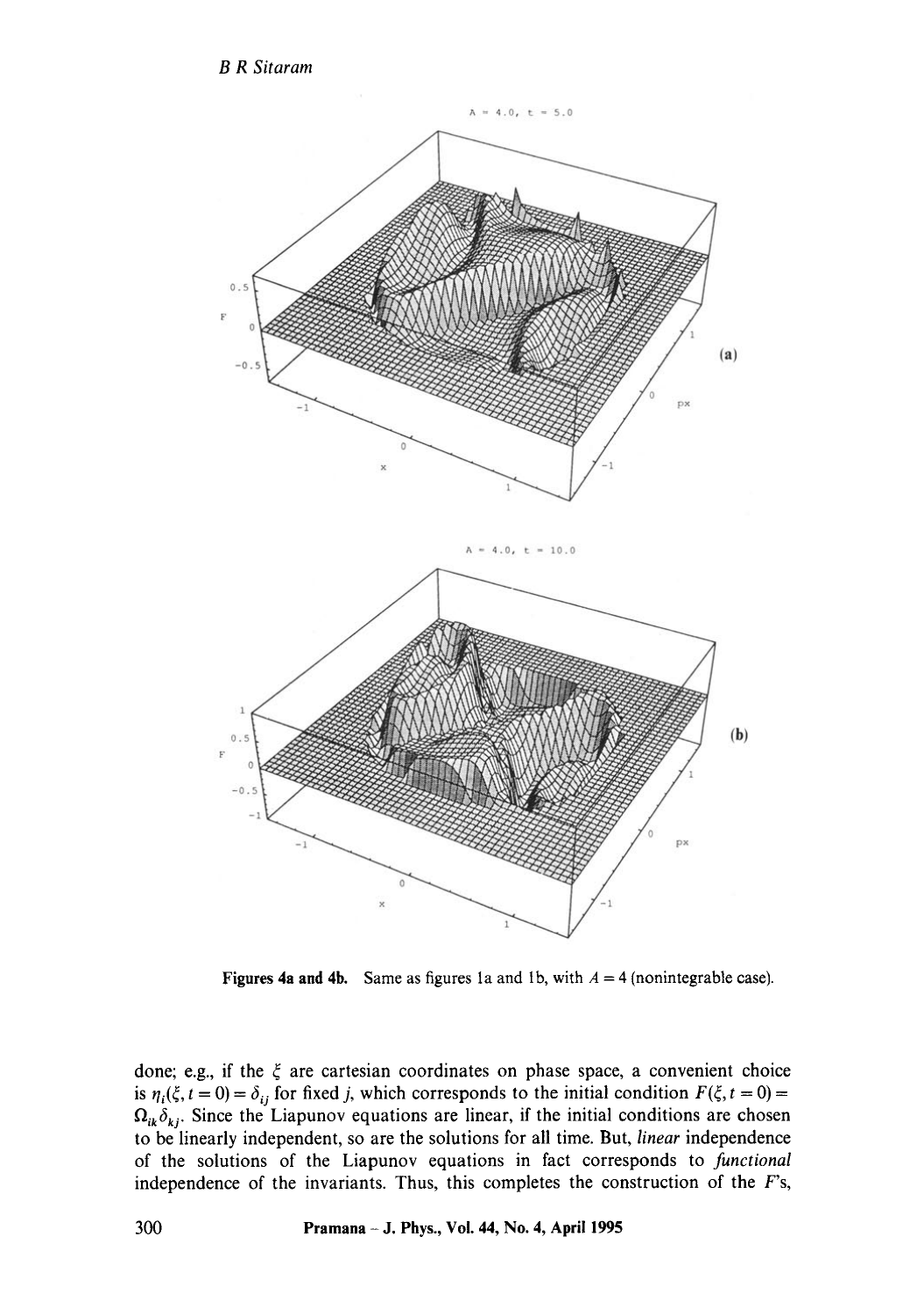

Figures 5a and 5b. Same as figures 1a and 1b, with  $A = 6$  (integrable case).

as, choosing 2n different initial conditions allows us to construct 2n functionally independent F's.

From the assumptions made regarding the non-vanishing of at least one of the Liapunov exponents, it is clear that at least one of the invariants so constructed must violate one of the two conditions given above, i.e., the invariant must be non- $C^{\infty}$  as a function on phase space or the formal power series must have zero radius of convergence. (The second condition can be re-expressed in the form that